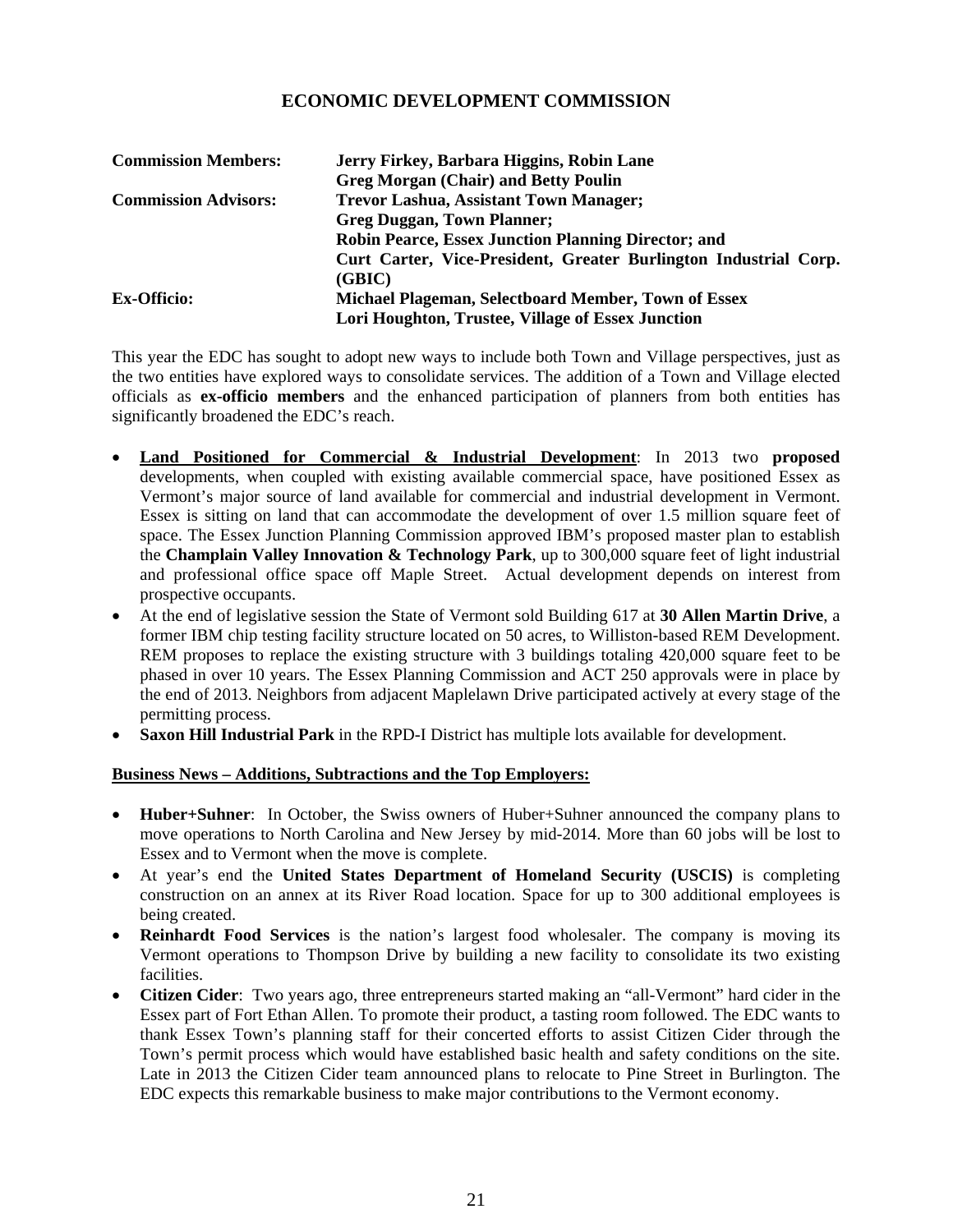• **Top Employers in Essex - 2013**: Essex-based companies with more than 60 employees include: IBM Microelectronics (~3,800); Green Mountain Coffee Roasters (800); US Citizenship and Immigration Services (USCIS) (700); Autumn Harp (248); Revision Military (170); FoodScience of Vermont (155); The Essex Resort & Spa (100); Catamount Color (85); Vermont Systems (85); Harmony Information Systems (80) (added this year); Flex-a-Seal (78); and Huber+Suhner (63).

**Re-visioning Fort Ethan Allen**: As a result of the process that resulted in the departure of Citizen Cider, the EDC plans to lay the groundwork for a "re-visioning" of Fort Ethan Allen. This initiative will involve working with residents of the Fort who have expressed interest and with Colchester, which also governs part of the Fort. Any land-use changes will involve revisions to the Town Plan and require support and approval from both the Essex Planning Commission and Selectboard.

**Exploring Support for Start-Ups / Entrepreneurs**: Vermont has an active network, led by the VT Office of Creative Economy, cultivating a culture that supports entrepreneurs – Vermonters willing to take the risk of starting their own businesses and creating jobs. The EDC is exploring ways for Essex to become more involved with this effort. In June the EDC co-hosted a *VT Tech Meetup* with FreshTracks Capital and Start-Up Vermont at Citizen Cider, with many enthusiastic Essex residents joining entrepreneurs from the region. In the future, the EDC will explore additional ways to create a local culture that supports business startups, including some of the following:

- Create a Co-Working Space/coffee shop, a version of a concept identified by Heart  $\&$  Soul Essex's value setting process. To succeed this effort will need to be led by local entrepreneurs and free-lancing technology experts;
- Build a Maker Space, a place where innovators can learn to use the latest technology; and
- Create a community technology education program (for example, a coding class).

**New Faces and Positive Energy at the EDC**: This year Robin Lane was appointed to the EDC by the Selectboard. She brings a unique set of skills and experience, having served as the CEO of a Vermont technology company and having taught technology at Champlain College. She now leads the Essex Technology Center's efforts to link its curriculum to the needs of area businesses. Also, Selectman Mike Plageman and Trustee Lori Houghton participated regularly, building EDC communication with both governing boards.